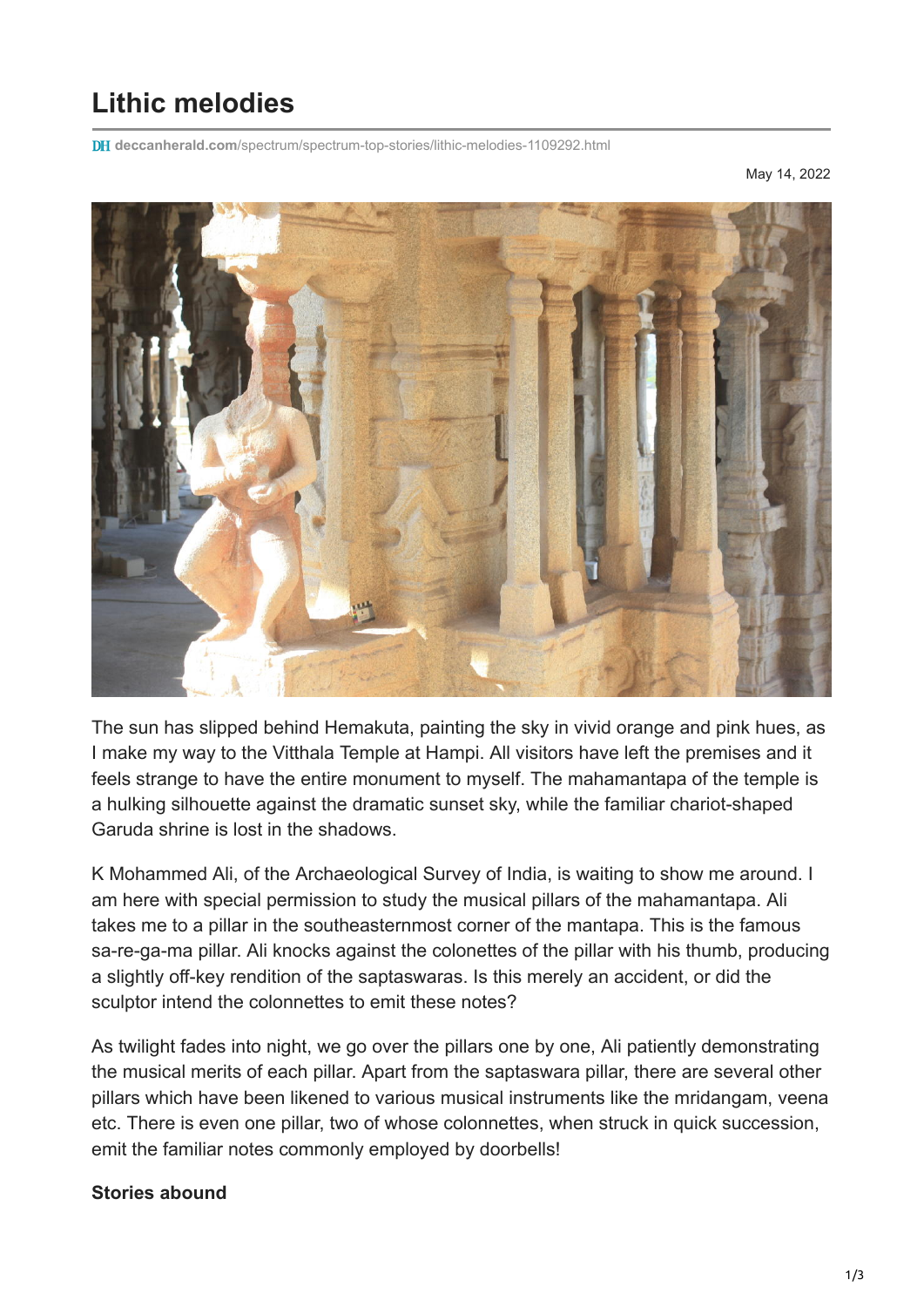The musical pillars of the Vitthala Temple have long been an enigma. Local guides would routinely entertain visitors by knocking on the pillars to produce musical notes, regaling them with stories of how one of the wives of Krishnadevaraya, Chinnammadevi, a former courtesan, danced in this mantapa to music from the pillars. A sculpture of a dancer on one of the pillars near the eastern entry is pointed out as a likeness of the queen.

This appears unlikely, given that the mahamantapa was built in 1554, by one Udagiri Timmaraja, well after the reign of Krishnadevaraya. An inscription calls it "dolotsava mantapa", for conducting the swing-festival of the deity. Neither this inscription nor any of the several visitors' accounts of Vijayanagara mention anything about the musicality of the pillars. Is this because the mantapa was too short-lived to make an impression? It was extensively damaged following the defeat of the Vijayanagara army at Rakkasagi-Tangadagi in 1565, less than 12 years after it was built.

Modern literature about the pillars is confusing. While most art historians dismiss any claims of the pillars' musicality as purely accidental, renowned musicologist Pichu Sambamoorthy vouches that these musical pillars were deliberately fashioned.

The mahamantapa of the Vitthala temple has 56 columns arranged to create one large rectangular space along the axis of the temple, flanked by three squarish open spaces to its north, east and south. Each of the columns has a load-bearing portion that is roughly 50cm square and 3.2m tall, with slender colonnettes, rearing yalis, deities and musicians carved as projections. The entire column, including the colonnettes and sculptures, was carved from a single piece of granite.

## **Curious details**

During my documentation of the pillars, several curious details emerged. The colonnettes were of widely varying heights — with a difference of nearly half a metre between the shortest and the longest ones. Sometimes the variation in heights appeared among colonnettes in the same row, creating jarring visual compositions. Each colonnette has a base, a slender shaft, a bulbous cushion and a lotus-shaped capital. This lotus-shaped capital was quite clumsily carved in most instances — in some cases, they were just conical lumps of rock, while in others they were shaved almost flat.

Several of the colonnettes look inelegant, even clumsy, in their finish. The Vitthala Temple is regarded as the "climax of architectural development at Vijayanagara" by the architectural historian George Michell, for its evolved aesthetic of planning, and the whittling down of the considerable mass of the pillars by using detached pillars and images.

For such a masterpiece, the poor finish of the colonnettes seems quite odd. In contrast, the colonnettes of the columns of the mahamantapa of the Virupaksha Temple, constructed in 1509-10 by Krishnadevaraya, and the earliest structure in which such composite pillars were introduced, are most elegantly carved.